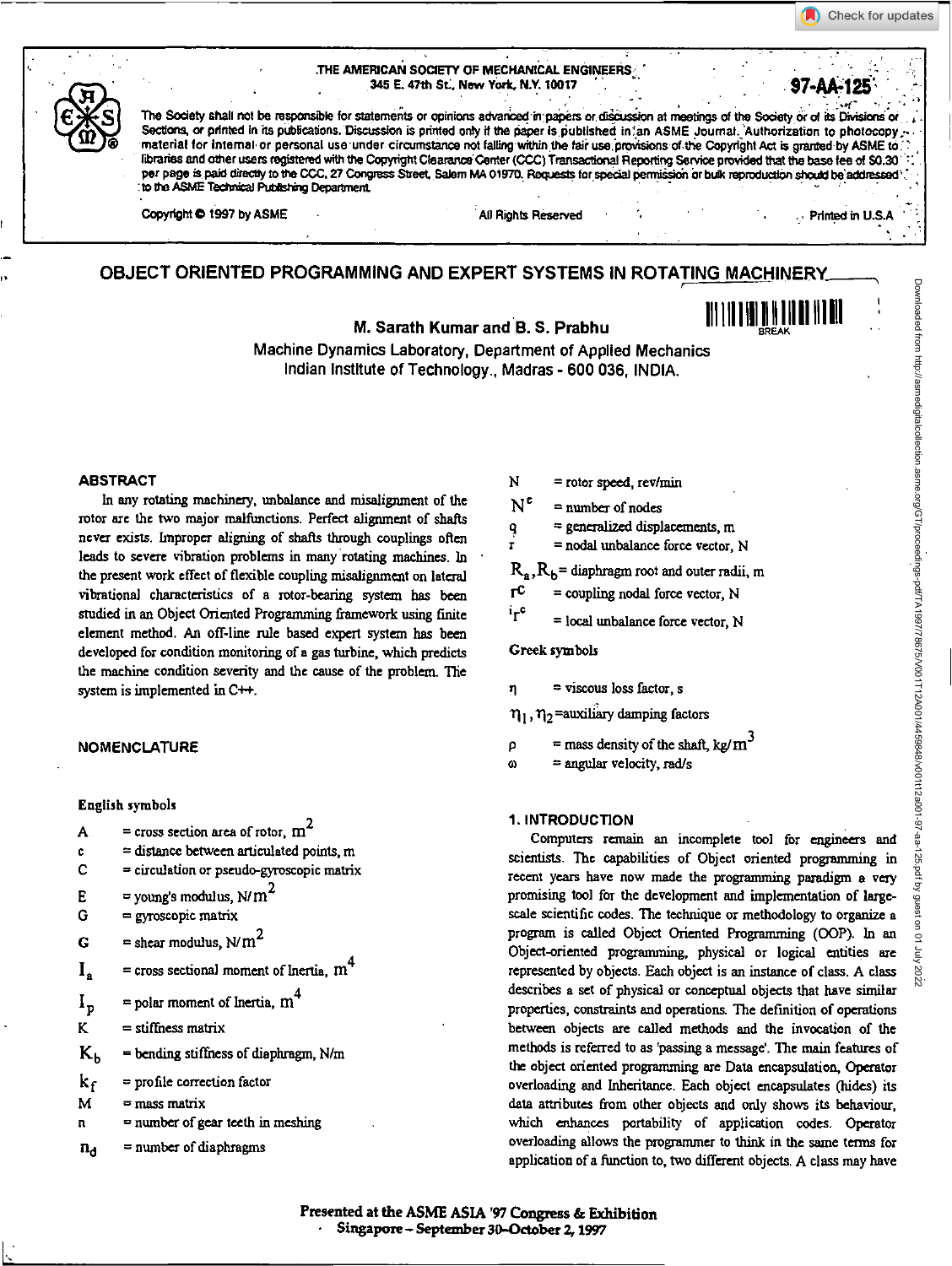several derived classes that may inherit some of its attributes and behaviour; which enables efficient and reusability of codes. In 00? both data and subroutines are linked intrinsically. Fig. 1 shows how data and subroutines are linked in 00P and non-OOP programs.

Makie (1992) has described the implementation of OOP for structural dynamics problems using finite element method and illustrated the advantages of the approach. He showed 00? approach reduces the scope for bugs by encouraging clear thinking about program design and allowing programs to be substantially altered without the need to change existing code. Zeglinski et al. (1994) have discussed the concepts of 00P for finite element method using C++ language in generalized matrix library and described that the efficiency, flexibility and maintainability of the  $C++$  program is shown to be superior to a comparable version written in a non-COP language, such as FORTRAN. Ross et al. (1992a, I992b) have described 00? techniques and design for scientific code development using  $C++$ . Bettig et al. (1995) describes the concepts of 00P for predictive maintenance of a rotating machinery, in which Trend variables (e.g. Bearing rotordynamic coefficients) are trended to predict the machine life/maintenance period using finite element model in graphical framework.

Rotor unbalance and shaft misalignment are the two main sources of vibration in rotating machinery. In practice rotors can *never* be perfectly balanced because of manufacturing errors such as inhomogeneties in material, manufacturing tolerances and gain or loss of material during operation, which increases the vibrational response of the rotor bearing-system. The flexible couplings are used to accommodate misalignment between the machines connected. Woodcock (1977) has studied the effect of coupling geometry, mass, its location and the coupling mass unbalance level on the lateral vibration of the rotating machines. He found out that the misalignment is not the cause of vibration but the reaction forces and moments developed on the machines due to misalignment are the causes of vibration. Gibbons (1976) has shown the forces and moments acting at the coupling centers of articulation in the presence of parallel misalignment and has also given the expressions for calculating the forces and moments for gear and flexible element couplings. Dewell et al. (1984) have developed expressions for the expected frequencies of vibration for a misaligned metallic-disc flexible coupling and shown experimentally only 2 $\omega$  and 4 $\omega$  harmonic components have significant changes as misalignment increases. Simon (1992) has added a pair of moments and forces at the coupling locations to simulate the parallel and angular misalignment conditions. Xu et al. (1994a, I 994b) have carried out theoretical vibration analysis of a rotor coupling system with a universal joint. And also experiments have been carriedout with a helical coupling. Sekhar and Prabhu (1995) has introduced the reaction forces and moments due to misalignments at the coupling node and studied the vibration response at 2 $\omega$  harmonic using a higher order finite element with eight degrees of freedom per node . Arumugam et al. (1995) have discussed the effect of flexible actual data in the data base and detects the discrepancies by using coupling element reaction forces on the vibration characteristics of a two-stage turbine rotor-bearing system using FEM. In the present work the

effect of coupling misalignment on lateral vibrational characteristics of a rotor bearing system at 20 and 40 harmonics are analyzed. GmUr et al. (1991) have proposed  $C<sup>0</sup>$ -compatible linearly tapered shaft element to model the rotor system. This element consists of four degrees of freedom per nodal point (i.e. two lateral displacements and two total cross sectional rotations), which includes the effects of translational inertia, rotary inertia, gyroscopic moments, internal viscous and hysteretic damping, shear deformation and mass eccentricity.

Condition monitoring aims at monitoring parameters of the machines so that the required preventive maintenance could be carried out as and when problems begin to develop in machines. The key parameters to be monitored for sophisticated rotating machinery are many. It is very difficult to interpret all the data received from the sensors and to conclude necessary inferences without missing a single parameter. Recently, the literature has given emphasis on expert systems for condition based maintenance (Zimmer and Bently, 1986; Rao, 1993). Expert system is an Artificial Intelligence system created to solve problems in a particular domain. An expert system for Condition Monitoring purposes consists of three key components as follows (Hill and Baines, 1988):

- **•** Knowledge base
- **•** Inference engine
- Data base

These components are linked together to produce a system that advises, informs and solves problems in a manner similar to that of human experts. Knowledge base consists of machines knowledge in the form of "experiential" (rules, decision trees etc.) (Vesonder et al., 1983) or "Deep models" (analytical models, qualitative models, etc.) (De Kleer and Williams, 1987; Mahabala et al., 1994) depending upon the precision and the complexity of the machine to be monitored. In the present paper a rule-based expert system for condition monitoring of a Gas turbine is discussed. Knowledge of the machine is stored in the form of IF-THEN rules. A rule has the following form

| ΤF          | <antecedent l=""></antecedent> |  |  |
|-------------|--------------------------------|--|--|
| AND         | <antecedent2></antecedent2>    |  |  |
| AND         | <antecedent3></antecedent3>    |  |  |
|             |                                |  |  |
| AND         | <antecedent n=""></antecedent> |  |  |
| <b>THEN</b> | <consequent ?=""></consequent> |  |  |
| AND         | <consequent2></consequent2>    |  |  |
| AND         | <consequent3></consequent3>    |  |  |
|             |                                |  |  |

................................... AND <consequent m>

The antecedents 1 to n are known as premises, which are given facts and the consequents 1 to m are known as conclusions, which are deduced facts. The inference engine analyses the base and rules. Forward chaining and Backward chaining are the two most common strategies employed to perform the inference process. The discrepancies are reported to the operator. The Data base stores Base values (from data books, reference manuals, past experience of personnel and experts in particular field) and Actual values (Experimentally measured values, analytically calculated values etc.). The architecture of the Expert System is shown in appendix-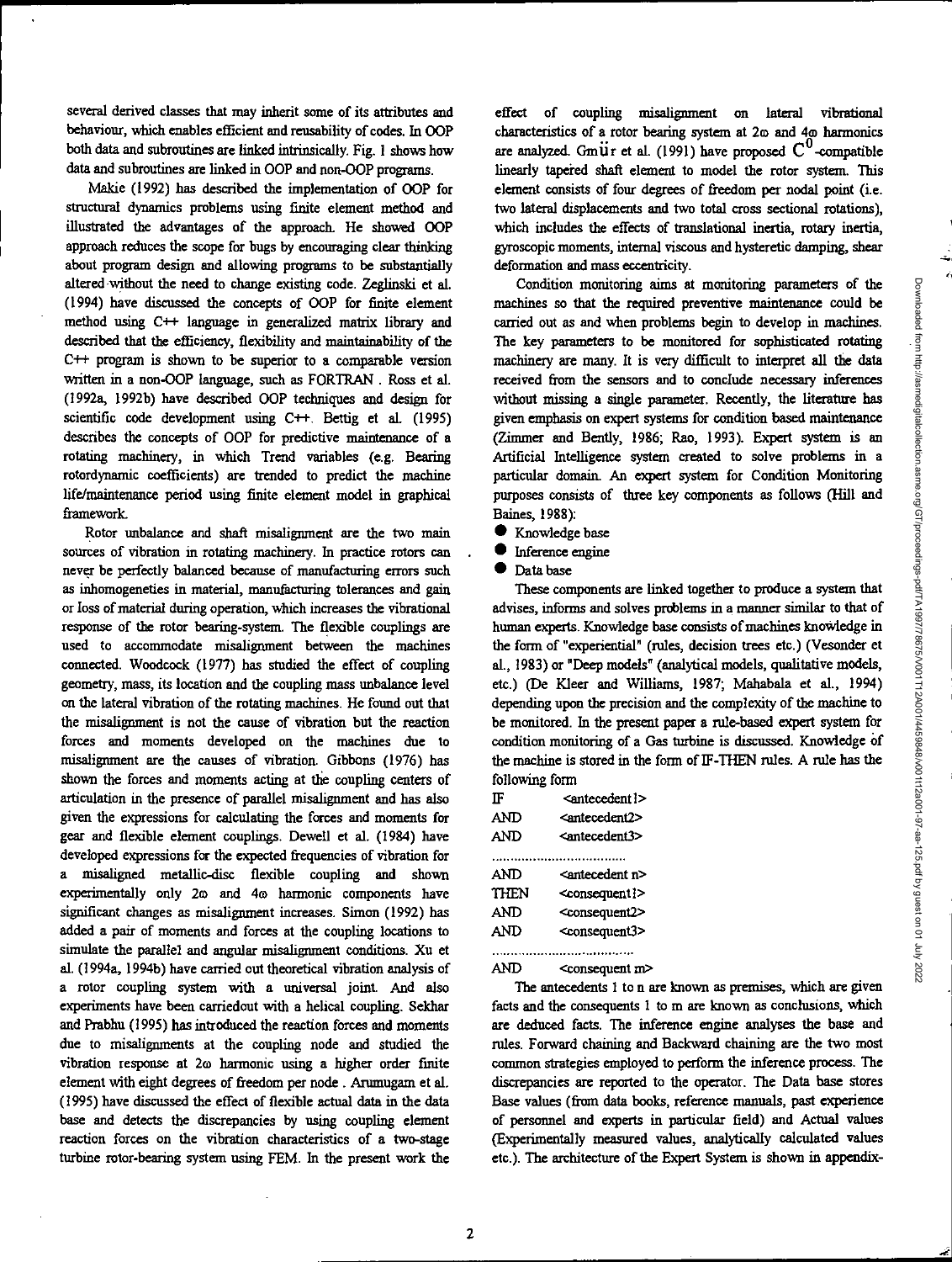فلنلاجئ  $\mathbf{r}_{\mathrm{max}}$  , we have a

1. The rule compiler converts the rules about a machine to a form expected by the inference engine. Experimentally measured values through sensors can fed to the data *base* directly (e.g. FFT-Fast Fourier Transform , which converts the data received from the sensors in the form of time domain to frequency domain). If the sensor data need not to be converted, that data could be directly fed to the inference engine. The report generator, creates a consolidated report about the health of the machine based on inferences, The system gives the type of malfunction, cause of the problem, recommendations and suggestions regarding the machine.

# **2. ANALYSIS**

The rotor analysis using finite element method consists, of different classes of objects. They are :Class shaft, Class material, Class matrices and Class eigenvalue. Class shaft consists, details of number of elements, number of nodes, type of element, type of shape function . Class material consists of physical and geometrical

properties (p, E, G, A, $I_p$ ,  $I_a$ , etc.) of shaft and disks. Class matrices consists of element stiffness matrices and global stiffness matrices (stiffness matrix, mass matrix, gyroscopic matrix, damping matrix and unbalance force matrix, etc.). Class eigenvalue is for getting the critical speeds of the rotor. Class coupling is derived from the *class* shaft that consists of details of coupling misalignment. The information from one class to another class was brought through messages.

#### **2.1 Rotor-bearing system modelling**

The equations of motion for a linearly damped rotor system (Gm $\ddot{\text{u}}$ r and Rodrigues, 1991) are expressed in the matrix form as follows:

$$
M\ddot{q} + (G + \eta K)\dot{q} + (\eta_1 K + \eta_2 C)q = r \tag{1}
$$

where r represents the  $4N<sup>e</sup>$  dimensional nodal unbalance force vector. The matrices M and K are symmetric ,where as G and C are skew-symmetric. Since the equations of motion are written in discrete form, the effects of thin rigid disks and short journal bearings can be directly incorporated into the formulation by adding adequate nodal contributions.

# **2.2 Coupling misalignment modelling**

The misalignment moments and the reaction forces are acting as periodic loads on the rotating shafts. The periodic function is half sinusoidal function with period of  $\pi/\omega$ , where  $\omega$  is the angular velocity of the shaft. Knowing the magnitude of the reaction forces one can find the amplitude at the different harmonics by Fourier method. In the present analysis  $2\omega$  and  $4\omega$  components of the reaction forces are considered and they are incorporated into the Eq. (1).

$$
M\ddot{q} + (G + \eta K)\dot{q} + (\eta_1 K + \eta_2 C)q = r + r^c
$$
 (2)

$$
r^{c} = \sum_{i=1}^{2} \left(\frac{i}{Q^{c}}\right)^{T} i_{r} c
$$
 (3)

where  ${}^{i}Q^{c}$  represents 4 x 4 N<sup>c</sup> transformation matrices that transfer the local contributions, due to the coupling misalignment, to the appropriate locations in the global force vector. Flexible diaphragm coupling is taken for analysis.

# **3. SOLUTION PROCEDURE**

The problem has been formulated by using finite element method. A computer code was developed in C++ in an object oriented paradigm. The formulated matrix equations are solved by Gauss elimination algorithm.

#### **4. RESULTS AND DISCUSSIONS**

The schematic diagram of a two stage turbine rotor-bearingcoupling system Trivisonna (1973) is shown in Fig. 2, for which vibration characteristics are obtained in parallel and angular misalignment condition. The bearings are assumed to be isotropic. The values of the stiffness and damping coefficients of the bearings 1 and 2 are  $8.75 \times 10^5$  N/m and 100 Ns/m and for the bearings 3 and 4 are  $8.75 \times 10^7$  N/m and 100 Ns/m. The viscous loss factor is taken as  $5.0$   $10^{-4}$ s. The flexible diaphragm coupling details considered for analysis are, diaphragm thickness ratio  $t_a$  is 0.008;

radius R<sub>a</sub> is 55 mm; radii ratio  $(R_b/R_a)$  is 0.52; the numerical coefficient  $k_3$  is 0.99 and profile correction factor  $k_8$  is 1.0 and the number of diaphragms n at the either end of the coupling spacer is three. The bending spring rate of a single diaphragm is calculated using the formulae (Bloch and Geitner, 1990)

$$
K_b = n_d k_3 k_8 \pi E R_a^3 (t_a / R_a)^3
$$
 (4)

Figure 3 shows the unbalance response of the rotor bearing system and one can observe that the first critical Speed is occurring at 4070 rpm. The vibration response of a turbine rotor at second and fourth harmonic of  $\omega$  due to parallel misalignment is shown in Figs. 4 and 5. The dynamic response is non dimensionalised against the magnitude of the parallel misalignment. The magnitude of 2m component is higher than 4 $\omega$  component. The resonance peak of 2 $\omega$ is occuring at half of the first critical speed and 40 at one-fourth of the first critical speed. From the Fig. 6 it is clear that vibration amplitudes are varying linearly with the magnitude of parallel misalignment, this is due to the assumption of linear variation of torque with speed. The rated torque is equal to 100 N-m at the speed of 6000 rpm. Figure 7 shows the vibration response of rotor due to angular misalignment in which subcritical resonance of 4 $\omega$ is weak when compared to  $2\omega$ .

# **4.1 Development of rule based expert system for condition monitoring of a Gas Turbine:**

The schematic diagram of a Gas Turbine is shown in Fig. 8.The experimentally measured values regarding Gas Turbine has taken from the reference (Kurup et al., 1995). Pick ups are taken at the points 1, 2, and 3 which corresponds to Low pressure compressor forward position, Low pressure aft bearing, High pressure compressor forward bearing. Point 4 corresponds to High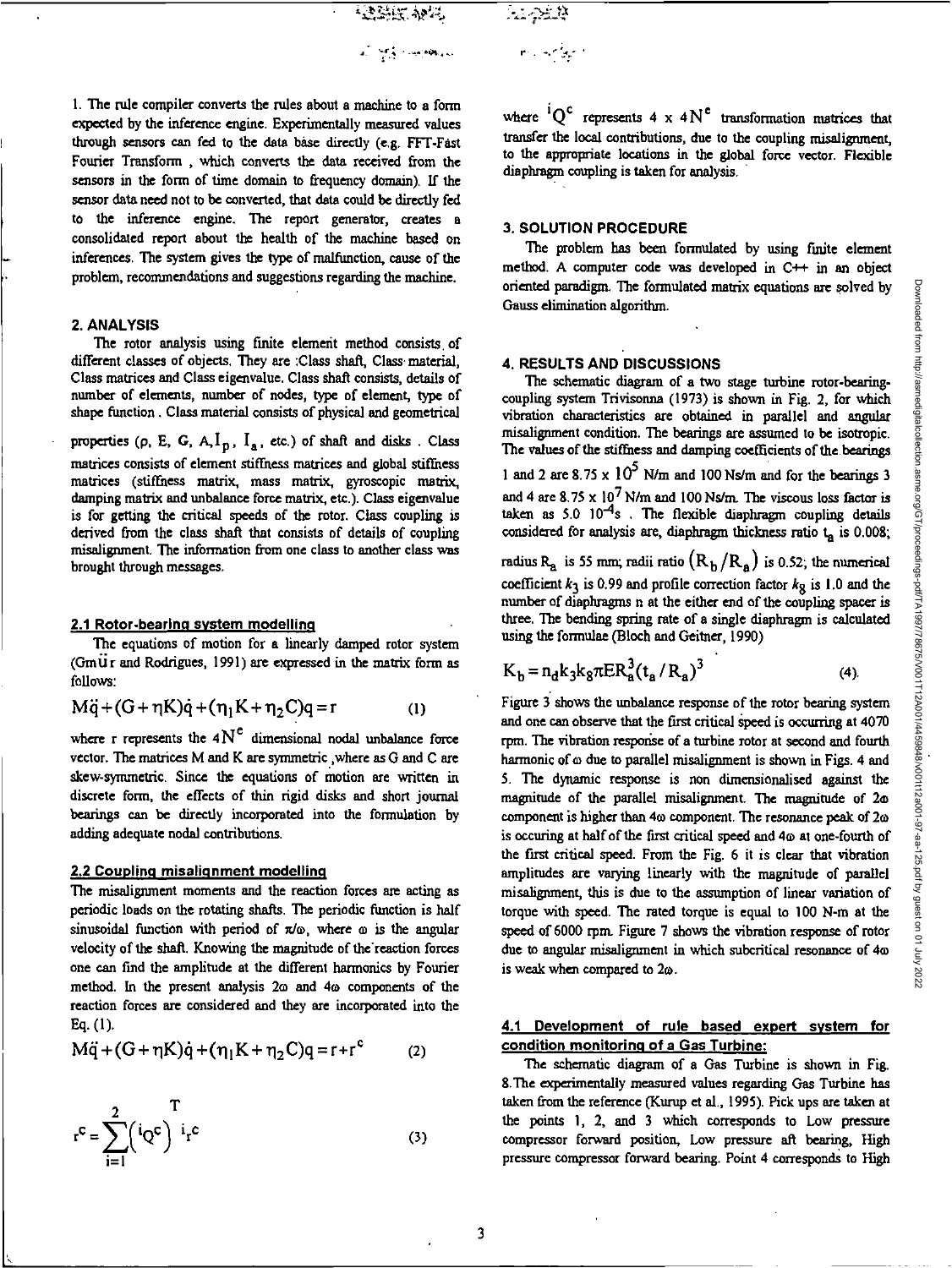pressure compressor aft bearing. Frequency spectrum values for points 1 to 3 at various frequencies are given in appendix-2.The percentage change of values allowed at the points 1 to 3 are 10%. 15% and 20% respectively. Tables 1 and 2 summarizes the magnitudes of vibration levels of the gas turbine at the bearing points 1,2 and 3, at 60 Hz and 120 Hz.

TABLE 1 Vibration magnitude values at 60 Hz

| point | BV   | ΑV   | Allowed | <b>Remarks</b> |
|-------|------|------|---------|----------------|
|       | (dB) | (dB) | %change |                |
|       | 80   | 110  | 10      | Abnormal       |
|       | 86   | 101  | 15      | Abnormal       |
|       | 90   | 95   | 20      | Normal         |

TABLE 2 Vibration magnitude values at 120 Hz

| point | BV   | AV | Allowed  | Remarks  |
|-------|------|----|----------|----------|
|       | (dB) | dB | % change |          |
|       | 65   | 76 | 10       | Abnormal |
|       | 69   | 82 | 15       | Abnormal |
|       | 75   | 94 | 20       | Abnormal |

Some of the rules developed for the Gas turbine are indicated in appendix-3. The system uses data to match with the antecedents of every rule. If any rule matches, that rule will be fired and the corresponding inference is added into the database. Then suggestions and recommendations will be displayed by the system. For example the actual vibration amplitude level at bearing point 1 at  $60$  Hz ( $1*RPM$ ) is  $110$  dB, which exceeds allowable percentage change of base value amplitude level (i. e. 80 x 1.10 = 88 dB) by

22 dB. So the rule RI gets fired, and deduces that shaft unbalance is true. This new inference causes the rule R13 gets fired, and deduces "shaft unbalance detected". Check for eccentricity and mass unbalance, if necessary balancing is to be done, is the recommendation and suggestion given by the system from rule R13. From the table 2, the actual vibration amplitude levels at bearing points 1, 2 and 3 at 120 Hz (2\*RPM) exceeds their respective allowable percentage change of base value amplitude level . So the rules R4, R5 and R6 gets fired, and deduces that shaft misalignment is true. This new inference causes the rule R14 gets fired, and deduces " misalignment of the shaft is detected". Check alignment is the recommendation given by the system.

#### **5. CONCLUSIONS**

In the present work the Vibration response of a two stage turbine rotor-coupling-bearing system at 2 $\omega$  and 4 $\omega$  harmonics have been obtained considering parallel and angular misalignment in the coupling, in an Object oriented programming paradigm. The magnitude of 2 $\omega$  harmonic is higher than 4 $\omega$  harmonic component. The results obtained are compared with the existing literature and found to be in agreement. An Expert system for condition monitoring of a Gas Turbine has been developed, which is expected to be a cost effective tool for predictive maintenance of machines by minimizing the machines downtime, increasing its life and reducing operating costs.





Fig. **2 A** two-stage **rotor-bearing-coupling system**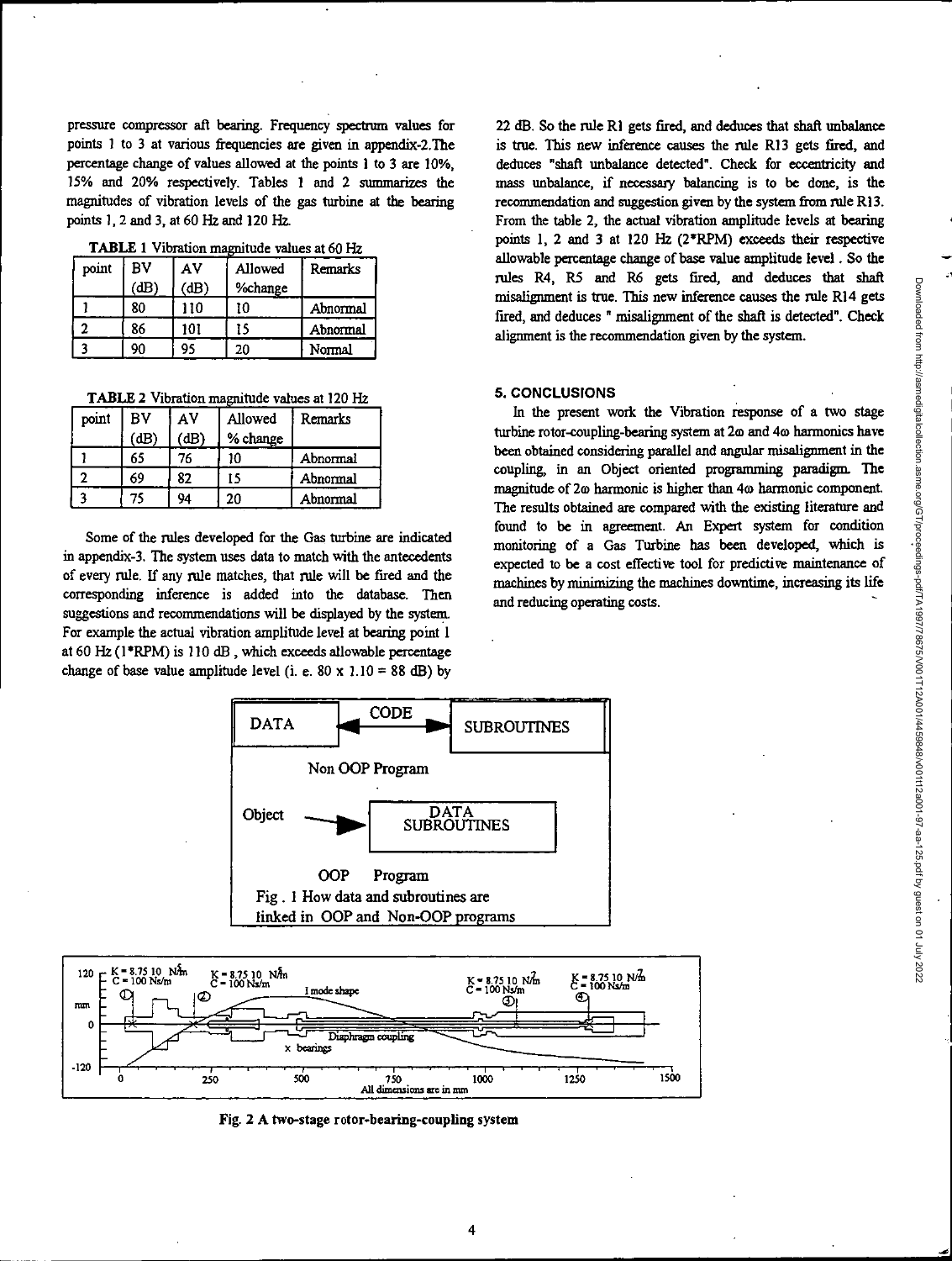

•

bearing non dimensionalised against magnitude of misalignment



bearing

# E **2.5 -**   $2a$ **£2.0**  1.5 Response 1.0 0.5 - **0.0**  1000 2000 3000 4000 5000<br>| Rotor speed (rpm)

**3.0** 

Fig. 4 Parallel misalignment response at the second bearing non dimensionalised against magnitude of misalignment



components



Fig. 8 Schematic diagram of Gas Turbine

Proceedings, International Conference on Advances in Mechanical Engineering, IISc, Bangalore, India, Vol. 2, pp. 1079-1096.

Bloch, H. P. and Geitner, F. K., 1990, An introduction to Machinery reliability assessment, Van Nowrand Reinhold.

De Kleer, J., and Williams, B. C., 1987, "Diagnosing multiple faults, Artificial Intelligence," Vol. 32, pp. 97-130.

Dewell, D. L., and Mitchell, L. D., 1984 "Detection of misaligned disk coupling using spectrum analysis," ASME Journal of Vibration, Acoustics, Stress and Reliability in Design, Vol. 106, pp. 9-16.

#### 6. **REFERENCES**

Anunugam, P., Swamamani, S., and Prabhu, B. S., 1995b, "Effects of coupling misalignment on the vibration characteristics of a two stage turbine rotor," ASME, Proceedings, Design Engineering Technical Conference, Boston, USA, Vol. 3, 1049- 1054.

Bettig, B. P., and Han, R. P. S., 1995, "An Object-Oriented Program framework for Predictive Maintenance in Rotordynamics,"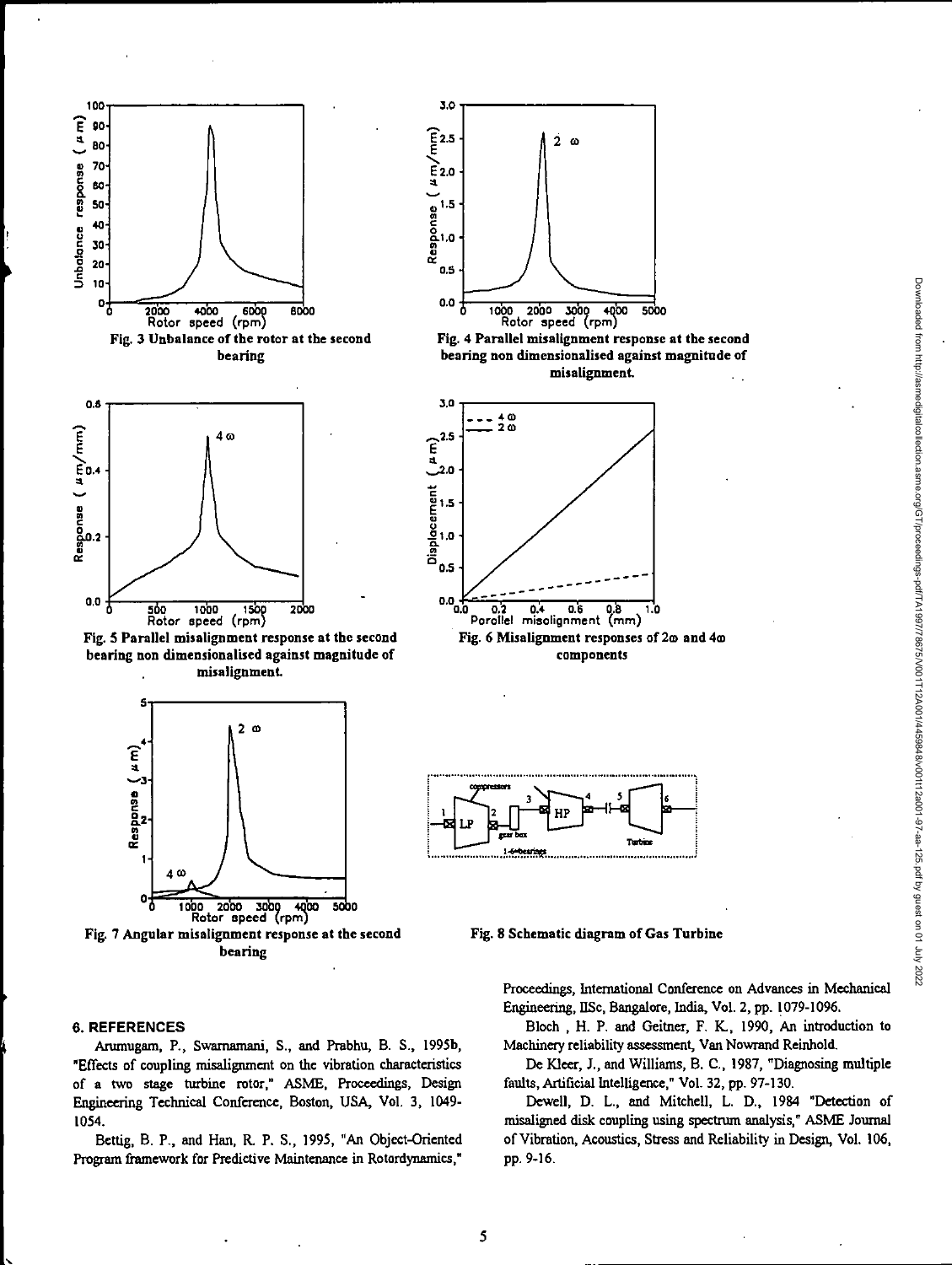Gibbons, C. D., 1976, "Coupling misalignment Forces," Proceedings, 5th Turbomachinery Symposium, Gas Turbine Laboratories, Texas A&M University, College Station Texas, pp. 125-131.

Gm Ur, T. C., and Rodrigues, J. D., 1991, "Shaft Finite Elements for Rotor Dynamics Analysis," ASME Journal of Vibration and Acoustics, Vol. 113, pp. 482-493.

Hill, J. W., and Baines, N. C., 1988, "Application of an expert system to *rotating* machinery, Vibrations of Rotating Machinery," Proceedings, I Mech.E, C307/88, pp. 449-454.

Mahabala, H. N., Arunkumar, A T., Kurup, R. R., and Ravi Prakash, G., 1994, "Diagnosis of Machine Faults," SADHANA, Proceedings, Engineering Sciences, Indian Academy of Sciences, Bangalore, India, Vol. 19,pp. 23-50.

Makie, I. R., 1992, "Object Oriented Programming of the Finite Element Method ," hit. Journal for Numerical Methods in Engineering, Vol. 35,pp. 425-436.

Kurup, R. R., Mahabala, H. N., Ravi Prakash, G., and Prabhu, B. S., 1995, "An Intelligent Predictive Maintenance System," Proceedings,. National Conference on Improved Maintenance Strategy in Power Plants, May 19-20, Hyderabad, India, pp. 209- 215.

Rao, J. S., 1993, "Future perspective condition monitoring with special emphasis on expert systems, Frontiers of Tribology and Condition Monitoring," Tata Mc Graw Hill, New Delhi, pp.87-10I.

Ross, T. J. Wagner, L. R. and Lugner, G. F., 1992a, "Object-Oriented Programming for scientific codes. I: Thoughts and Concepts-I," ASCE Journal of computing in Civil Engineering, Vol. 6, pp. 480496.

Ross, T. J, Wagner; L. R. and Lugner, G. F., 1992b, "Object-Oriented Programming for scientific codes. II: Thoughts and Concepts, ASCE Journal of computing in Civil Engineering, Vol. 6, pp. 497-514..

Sekhar, A. S., and Prabhu, B. S., 1995, "Effects of coupling misalignment on vibrations of rotating machinery," Journal of Sound and Vibration, Vol. 185, pp. 655-671.

Simon, G., 1992, "Prediction of vibration behaviour of large turbomachinery on elastic foundations due to unbalance and coupling misalignment," Proceedings, Institution of Mechanical Engineeess, Journal of Mechanical Engineering Science, Vol. 206C, pp. 29-39.

Trivisonno, R. J., 1973, "FORRAN IV Computer program for calculation critical speeds of rotating shafts," NASA Technical Note, NASA TN D-7385.

Vesonder, G. T., Stolfo, S. J., Zieliski, J. E., Miller, F. D., and Copp, D. H., 1983, "An Expert system for telephone cable maintenance". Proceedings, 8th International Joint Conference on Artificial Intelligence, Karlsruhe, Germany, Vol.2, pp. 116-121.

Woodcock, J. S., 1977, "The effects of couplings upon the vibrations of rotating machinery," Proceedings, International Conference on Flexible Couplings, University of Sussex Bright U. K, Farnham, UK, Michael Neale and Associates Ltd, pp. El. 1-20.

Xu, M., and Marangoni, R. D., 1994a, "Vibration analysis of a motor-flexible coupling-rotor system subject to misalignment and unbalance, Part I: Theoretical model and analysis," Journal of Sound and Vibration, Vol. 176, pp. 663-679.

Xu, M., and Marangoni, K D., 1994b, "Vibration analysis of a motor-flexible coupling-rotor system subject to misalignment and unbalance, Part II : Experimental validation," Journal of Sound and Vibration, Vol. 176, pp. 681-691.

Zeglinski, G. W., Han, R. P. S., and Aitchison, P., 1994, "Object Oriented Matrix Classes for *use in a* Finite Element Code using  $C_{++}$ ," Int. Journal for Numerical Methods in Engg., Vol. 37, pp. 3921-3937.

Zimmer, S., and Bently, D. E., 1986, "Predictive maintenance programs for rotating machinery using computerized vibration monitoring systems," Proceedings, 1st European Sponsored Turbornachinety Symposium, Brunel University, PP. 91-107.



Fig. 9 The architecture of the Expert system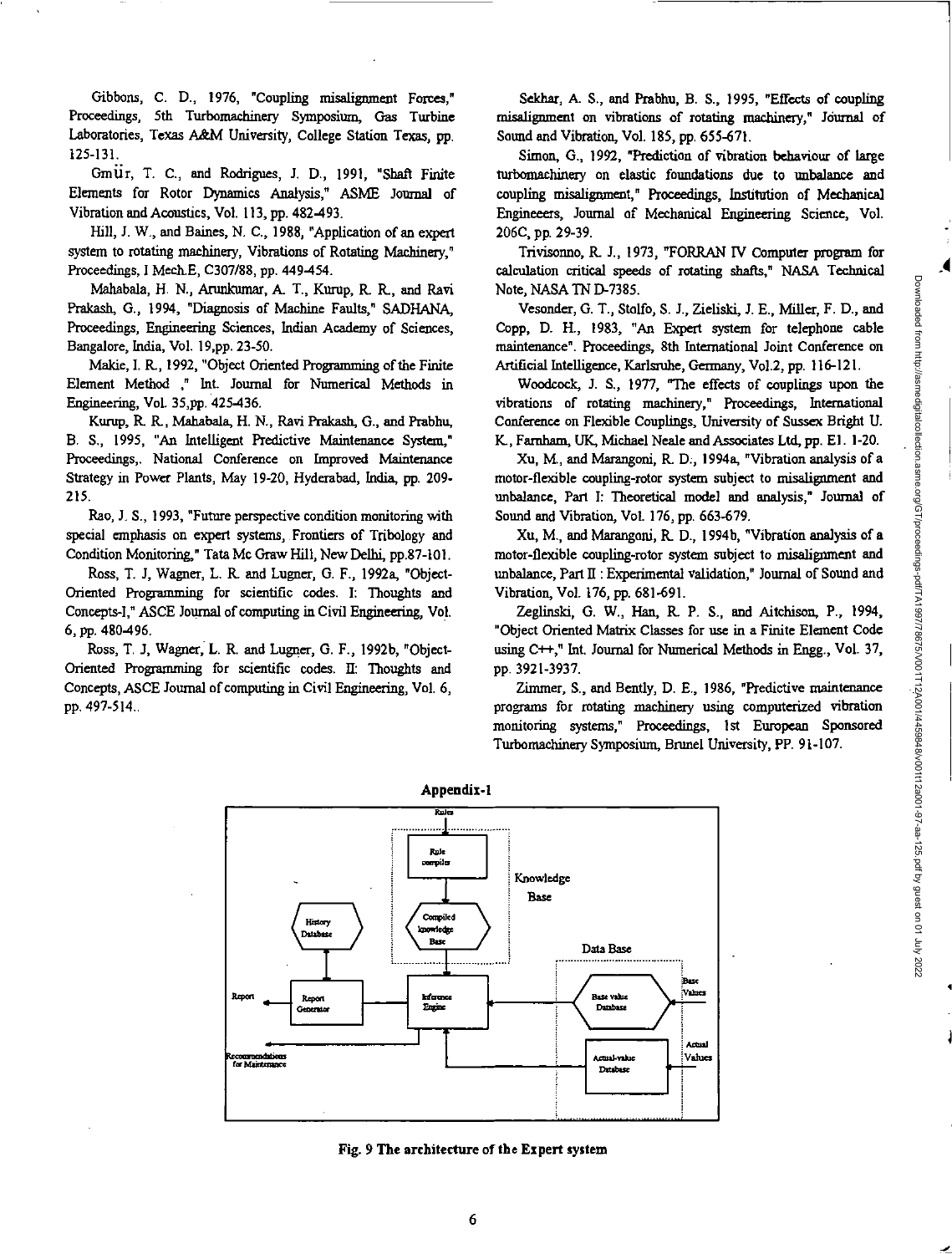| Appendix - |  |  |  |
|------------|--|--|--|
|------------|--|--|--|

| Frequency (Hz) | $BV-p1$ (dB) | AV-p1 (dB) | $BV-p2$ (dB) | $AV-p2$ (dB) | $BV-p3$ (dB) | $AV-p3$ (dB) |
|----------------|--------------|------------|--------------|--------------|--------------|--------------|
| 26             | 20           | 24         | 25           |              | 31           | 33           |
| 40             | 24           | 26         | 30           | 35           | 31           | 32           |
| 60             | 80           | 110        | 86           | 101          | 90           | 95           |
| 70             | 28           | 32         | 30           | 32           | 35           | 33           |
| 100            | 28           | 32         | 35           | 36           | 38           | 39           |
| 120            | 65           | 76         | 69           | 82           | 75           | 94           |
| 160            | 28           |            | 32           | 34           | 36           | 38           |
| 224            | 30           | -24        |              |              | 44           | 46           |

BV-pl Base Value at point 1, AV-p1-Actual Value at point 1,BV-p2, p3 and AV-p2, p3 corresponds to second and third points. Fig. 10 Frequency spectrum values of gas turbine at bearing points 1, 2 and 3, for different frequencies

| Appendix -3                                    | AND AMPLITUDE_AT_PT1 > (BASE_VALUE_AT_P1*1.10)<br>THEN ROTOR_INSTABILITY |
|------------------------------------------------|--------------------------------------------------------------------------|
| <b>Rules for Gas Turbine Machine</b>           | R11:                                                                     |
| $R1$ :                                         | IF FREQUENCY = $(0.48*RPM)$                                              |
| IF FREQUENCY = $(1*RPM)$                       | AND AMPLITUDE_AT_PT2 > (BASE_VALUE_AT_P2*1.15)                           |
| AND AMPLITUDE_AT_PT1 > (BASE_VALUE_AT_P1*1.10) | THEN ROTOR INSTABILITY                                                   |
| THEN SHAFT_UNBALANCE                           | R12:                                                                     |
| R2 :                                           | IF FREQUENCY = $(0.48*RPM)$                                              |
| IF FREQUENCY = $(1*RPM)$                       | AND AMPLITUDE_AT_PT3 > (BASE_VALUE_AT_P3*1.20)                           |
| AND AMPLITUDE_AT_PT2 > (BASE_VALUE_AT_P2*1.15) | THEN ROTOR_INSTABILITY                                                   |
| THEN SHAFT_UNBALANCE                           | R13:                                                                     |
| <b>R3:</b>                                     | IF SHAFT_UNBALANCE                                                       |
| IF FREQUENCY = $(1*RPM)$                       | THEN "SHAFT UNBALANCE DETECTED"                                          |
| AND AMPLITUDE_AT_PT3 > (BASE_VALUE_AT_P3*1.20) | AND "CHECK FOR ECCENTRICITY AND MASS                                     |
| THEN SHAFT_UNBALANCE                           | <b>UNBALANCE"</b>                                                        |
| R4:                                            | AND "IF NECESSARY BALANCING IS TO BE DONE"                               |
| IF FREQUENCY = $(2*RPM)$                       | R14:                                                                     |
| AND AMPLITUDE_AT_PT1 > (BASE_VALUE_AT_P1*1.10) | IF SHAFT_MISALIGNMENT                                                    |
| THEN SHAFT_MISALIGNMENT                        | THEN "MISALIGNMENT OF THE SHAFT IS DETECTED"                             |
| RS:                                            | AND "CHECK ALIGNMENT"                                                    |
| IF FREQUENCY = $(2*RPM)$                       | R15:                                                                     |
| AND AMPLITUDE_AT_PT2 > (BASE_VALUE_AT_P2*1.15) | IF ROTOR_INSTABILITY                                                     |
| THEN SHAFT_MISALIGNMENT                        | THEN "ROTOR INSTABILITY DETECTED"                                        |
| <b>R6 :</b>                                    | AND "LOWER OR RAISE OIL VISCOSITY"                                       |
| IF FREQUENCY = $(2*RPM)$                       | R16:                                                                     |
| AND AMPLITUDE_AT_PT3 > (BASE_VALUE_AT_P3*1.20) | IF FREQUENCY = $(1*RPM)$                                                 |
| THEN SHAFT_MISALIGNMENT                        | AND AMPLITUDE_AT_PT1 > (BASE_VALUE_AT_P1*1.10)                           |
| R7:                                            | AND AMPLITUDE_AT_PT2 > (BASE_VALUE_AT_P2*1.15)                           |
| IF FREQUENCY = $(n*RPM)$                       | AND AMPLITUDE_AT_PT3 > (BASE_VALUE_AT_P3*1.20)                           |
| AND AMPLITUDE_AT_PTI > (BASE_VALUE_AT_P1*1.10) | THEN CRITICAL SPEED                                                      |
| THEN GEAR_BOX_PROBLEM                          | R17:                                                                     |
| R8 :                                           | IF FREQUENCY = $(1*RPM)$<br>AND FREQUENCY = (2*RPM)                      |
| IF FREQUENCY = $(n*RPM)$                       | AND FREQUENCY = $(3*RPM)$                                                |
| AND AMPLITUDE_AT_PT2 > (BASE_VALUE_AT_P2*1.15) | AND AMPLITUDE_AT_PTI > (BASE_VALUE_AT_PI*1.10)                           |
| THEN GEAR_BOX_PROBLEM                          | AND DECREASE_IN_CRITICAL_SPEED                                           |
| R9:                                            | THEN CRACK_IN_THE_ROTOR                                                  |
| IF FREQUENCY = $(n*RPM)$                       | R18:                                                                     |
| AND AMPLITUDE_AT_PT3 > (BASE_VALUE_AT_P3*1.20) | IF FREQUENCY = $(1*RPM)$                                                 |
| THEN GEAR_BOX_PROBLEM                          | AND AMPLITUDE_AT_PTI > (BASE_VALUE_AT_PI*1.10)                           |
| R10:                                           | AND SPLIT_IN_CRITICAL_SPEED                                              |
| IF FREQUENCY = $(0.48*RPM)$                    |                                                                          |
|                                                |                                                                          |